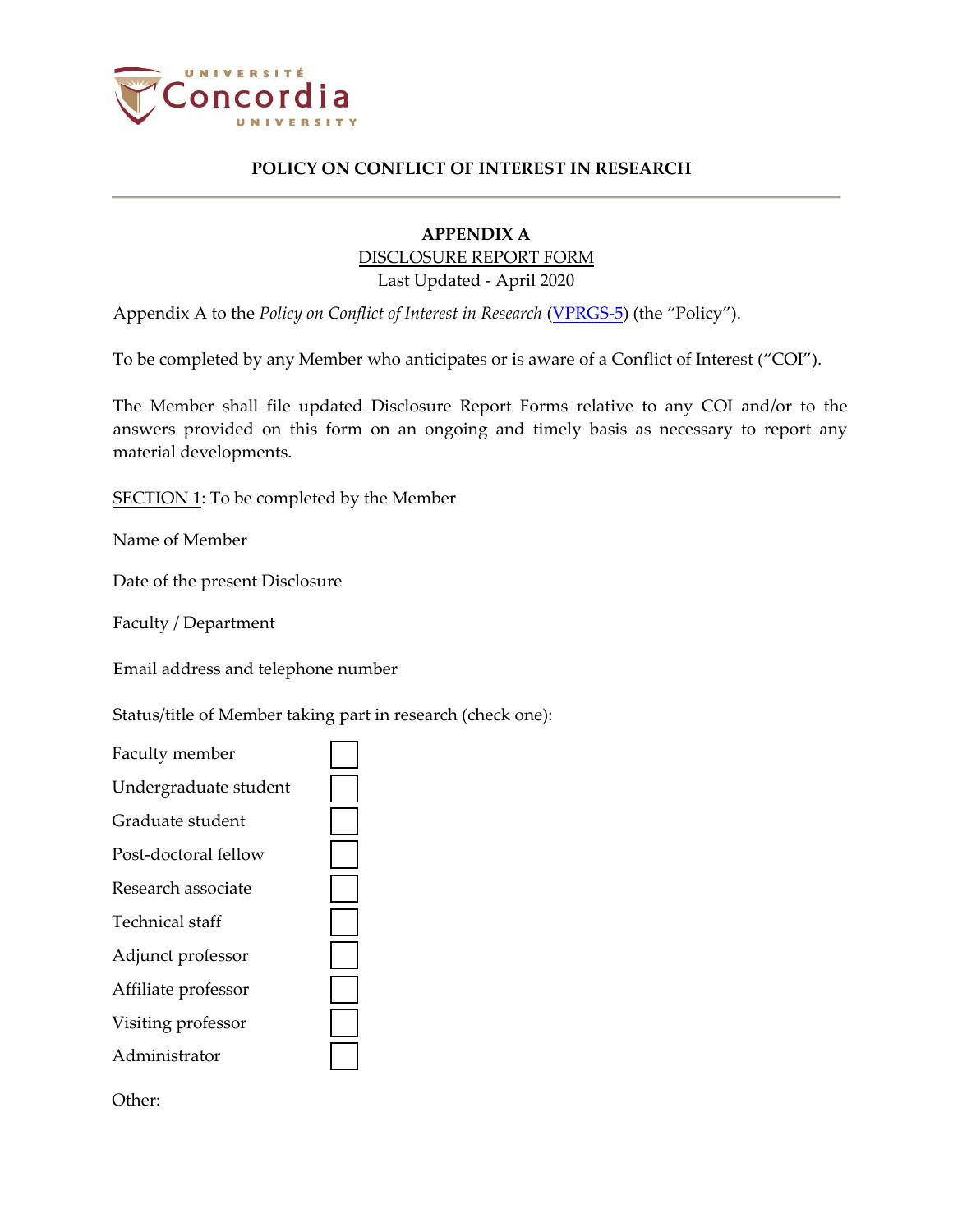

Describe below (or in a separate attached document) the research project in question $^{\scriptscriptstyle 1}$ :

Describe below (or in a separate attached document) the nature and extent of the COI including all activities, services or situations which could place the Member in a COI <sup>2</sup> in accordance with the Policy.

<sup>&</sup>lt;sup>1</sup> All information disclosed will be held in confidence in accordance with University policies and legislative, regulatory and contractual requirements.

<sup>2</sup> Until activities, services or situations having COI considerations are disclosed, assessed and dealt with, Members shall not engage in such activities, services or situations.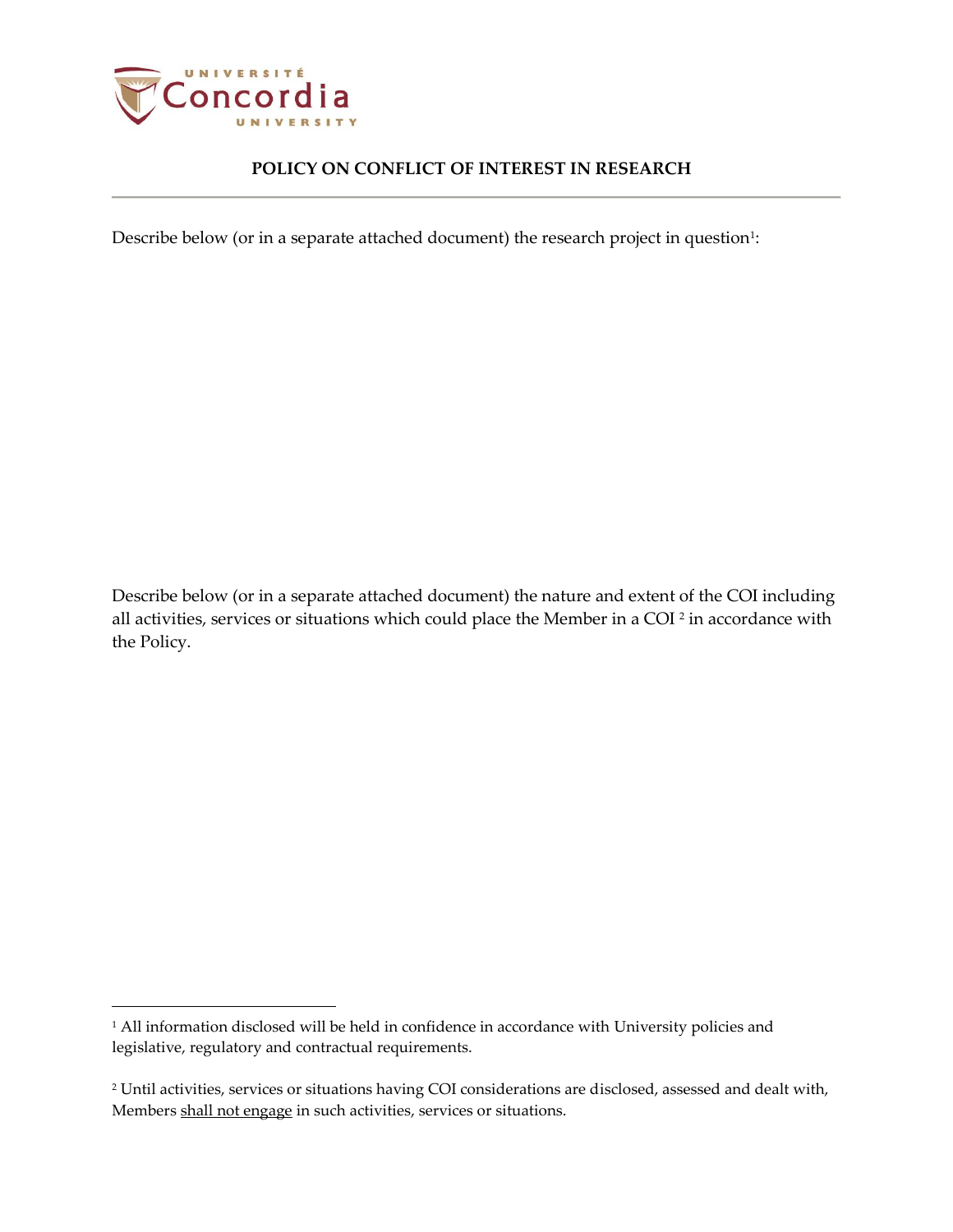

For situations of COI relating to a Spin-off Company (as defined in the Policy) please provide the following information:

Describe the Member's or Related Party's interests or stake in the Spin-off Company.

Describe the Member's or Related Party's role or position in the Spin-off Company.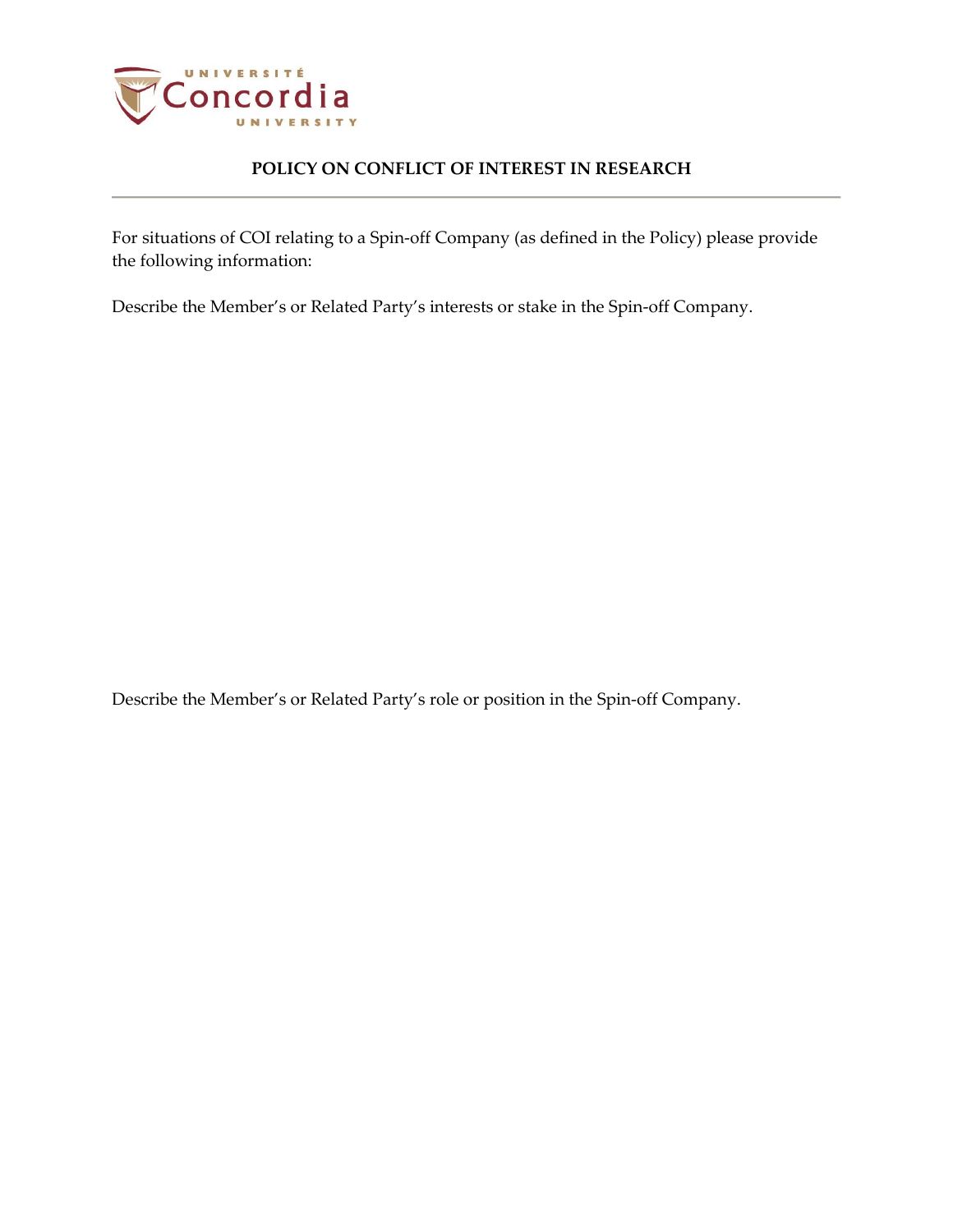

Describe the Member's intended time commitment to the activities of the Spin-off Company.

Describe the planned involvement of any students, University faculty and/or other University personnel in the Spin-off Company's activities, highlighting in particular any situations in which the Member has academic or administrative supervision responsibilities for such individuals.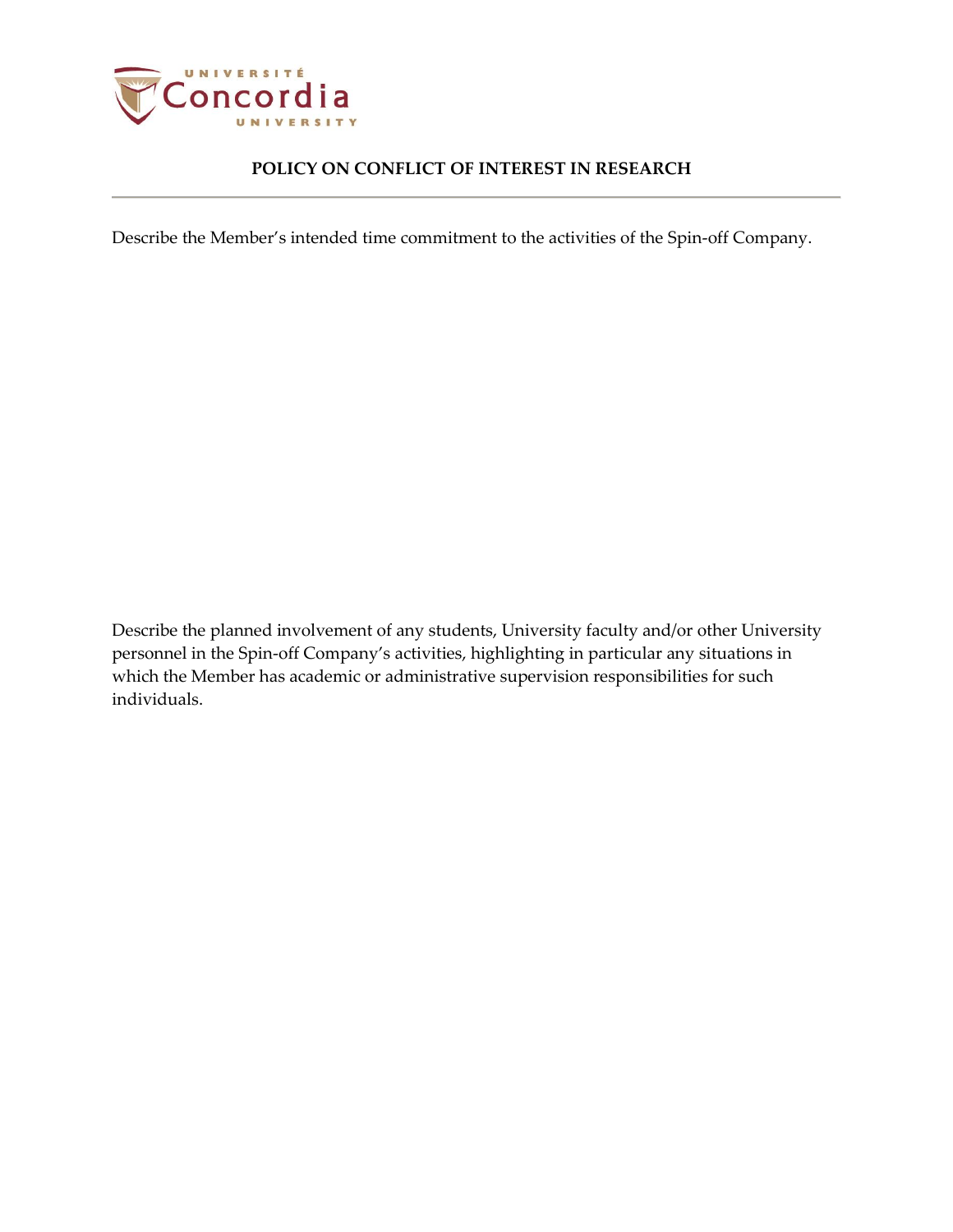

Describe the relationship between the Spin-off Company activities and the Member's University research activities, highlighting any real or perceived overlap in these activities.

Signature of Member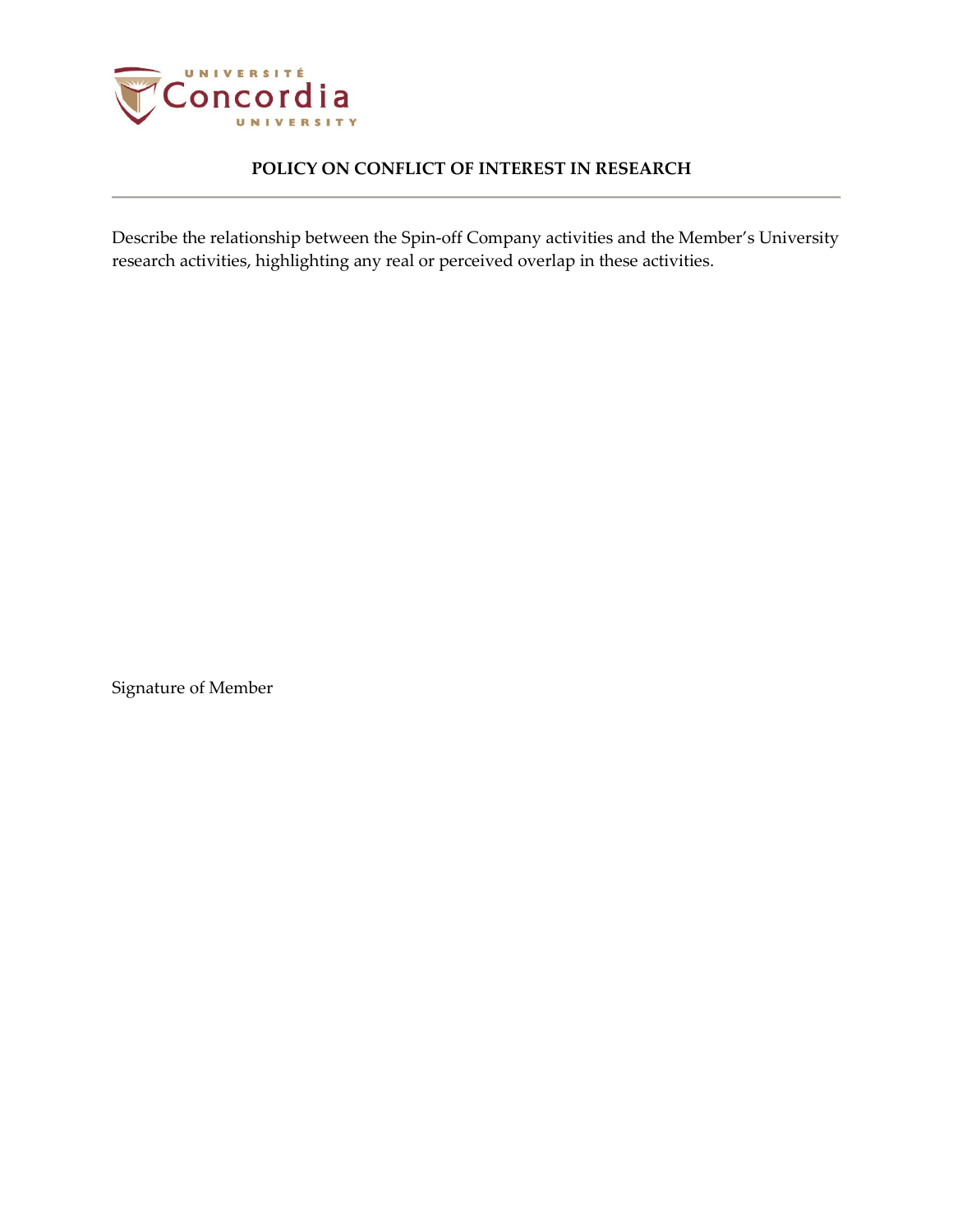

SECTION 2: To be completed by the Reporting Officer

Name and title of Reporting Officer

Date of receipt of the present Disclosure Report

Email address and telephone number

Copy of the present Disclosure Report sent to the Vice-President, Research and Graduate Studies?

| Yes | Date sent |
|-----|-----------|
| No  |           |

Decision of the Reporting officer (check one):

No COI exists, the Member is free to pursue the activity, service or situation that was the subject matter of the present Disclosure Report.

A prohibited COI exists, the Member shall not pursue the activity, service or situation that was the subject matter of the present Disclosure Report.

□ A COI exists but the Member may pursue the activity, service or situation that was the subject matter of the present Disclosure Report only in accordance with the following conditions and/or instructions and/or method and/or monitoring (or see separate attached document)<sup>3</sup>:

<sup>&</sup>lt;sup>3</sup> The Member shall agree in writing to the Reporting Officer's established method of managing and monitoring of the COI.